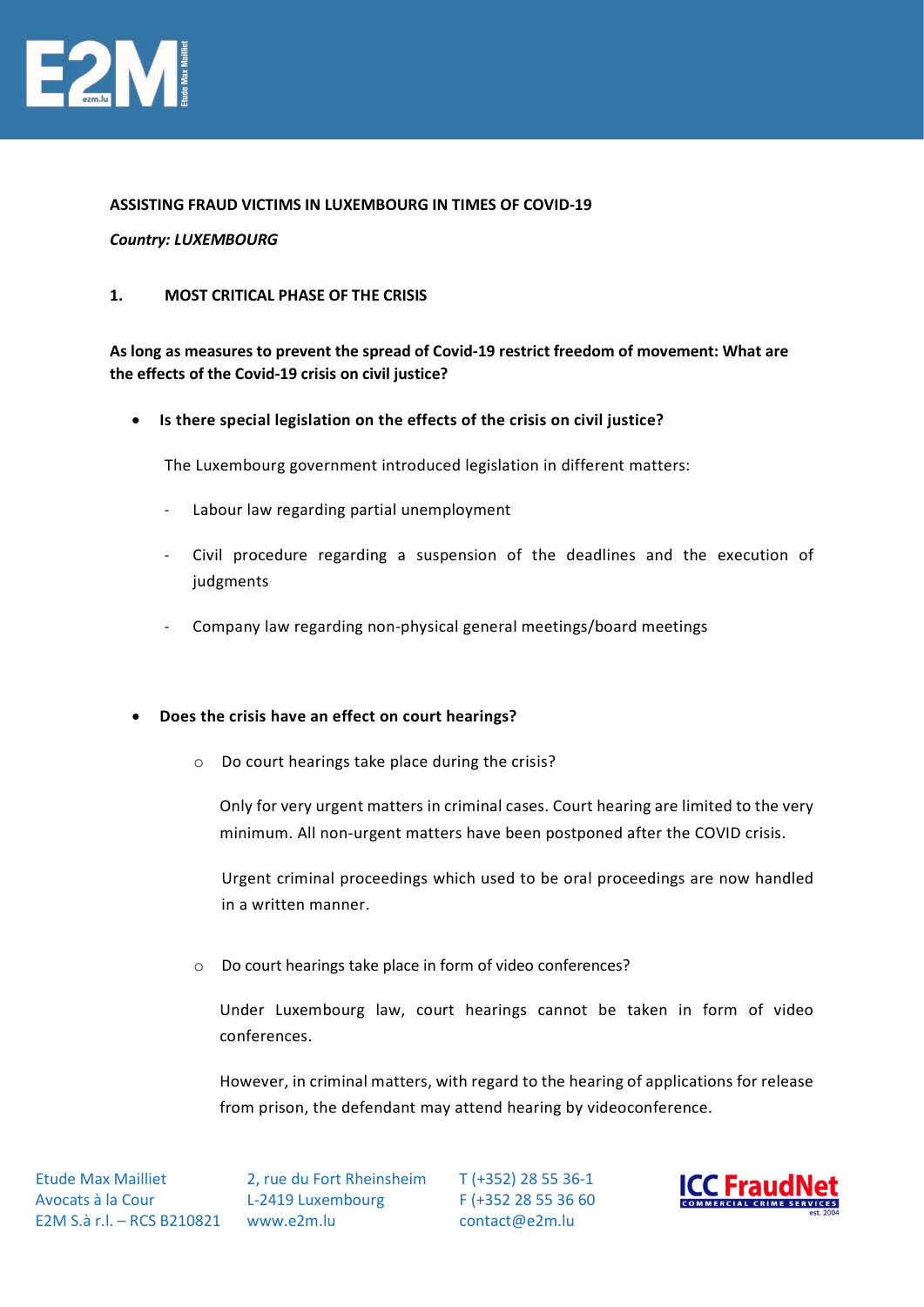

- Does the crisis have an effect on deadlines (of procedural and substantive law)?
	- o Are deadlines of ongoing proceedings affected?

All deadlines are suspended in civil, commercial and administrative matters.

o Are deadlines for bringing actions affected (limitation periods)?

As for deadlines of ongoing proceedings, the limitation periods are also suspended and will resume after the état de crise.

### Does the crisis have an effect on enforcement?

o Are enforcement orders issued?

As for the deadlines, enforcements are suspended.

o Are there any effects on deadlines?

Yes, all deadlines are suspended.

o Can enforcement acts be postponed due to the crisis? Yes.

### How do courts work during the crisis?

o Are courts closed?

Yes, there is only very limited access to the courts, only for urgent hearings.

o Can courts / judges be contacted?

Judges can be contacted via phone, email and fax.

o Are documents served?

### Documents can be served.

 Etude Max Mailliet Avocats à la Cour E2M S.à r.l. – RCS B210821 www.e2m.lu

 2, rue du Fort Rheinsheim L-2419 Luxembourg

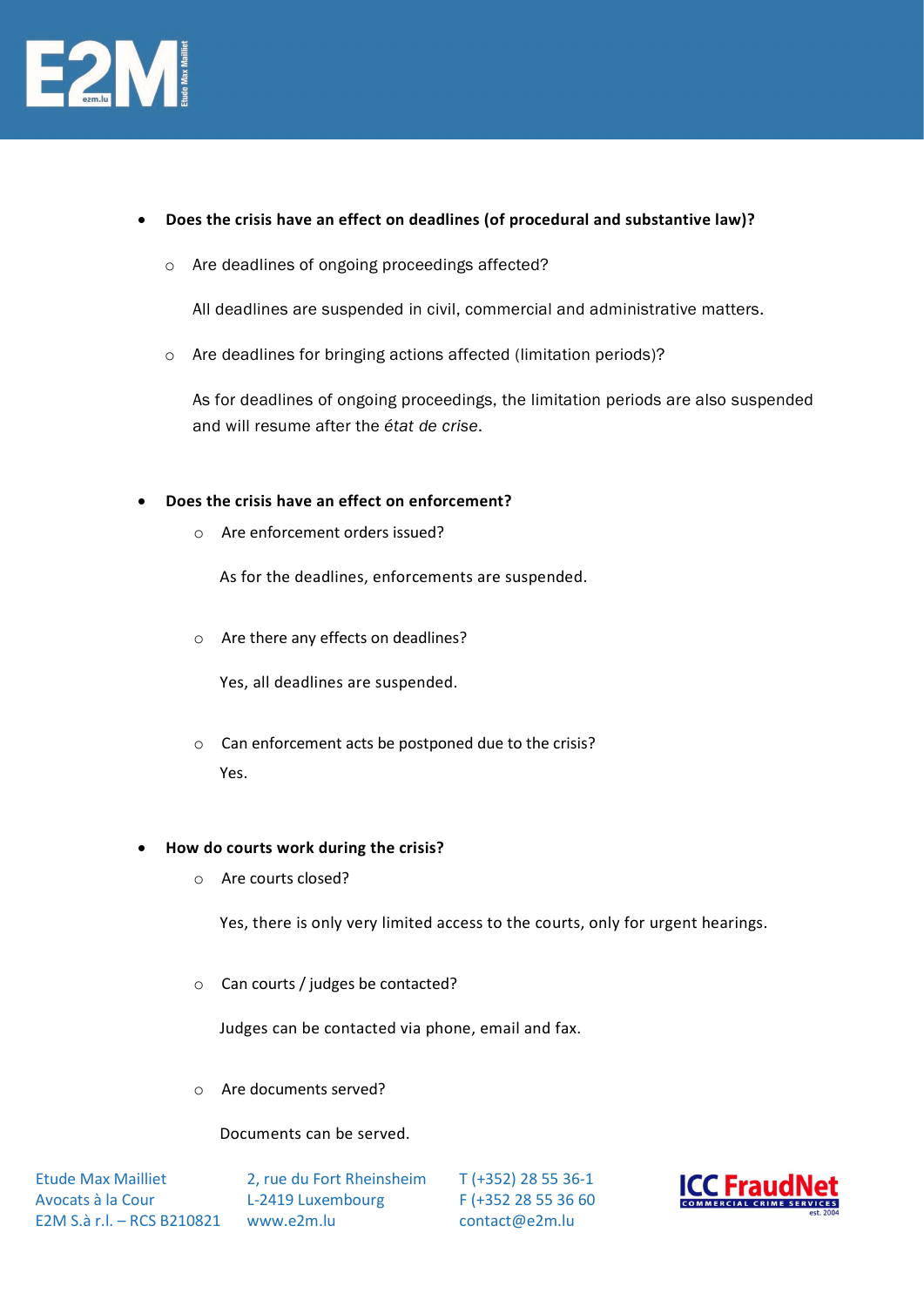

 How are particularly urgent matters handled, in particular requests for interim measures such as injunctions and freeze orders?

Freezing orders can be served by the bailiff. Urgent matters will be pleaded upon decision of the judge presiding who will decide whether the matter is urgent.

## • How do lawyers work during the crisis?

We work from home where we have total access on our files. Most law firms seem to have moved to home office.

## How do banks work during the crisis?

Banks are still open with limited staff, mostly working from home.

Does the crisis have an effect on insolvency law?

No further bankruptcy decisions are taken for the moment unless there are employees involved.

Are there any further effects not addressed in the questions above?

None.

### 2. FORECAST: AFTER THE CRISIS AND LONG-TERM EFFECTS

What are the consequences of the Covid 19 pandemic once the pandemic has abated, in the gradual return to a new normality and what are the long-term effects?

Which measures introduced during the crisis will be withdrawn immediately?

In our opinion all measures will be withdrawn as most of them are limited to the état de crise which has been declared by the government following Grand Ducal Regulations of 18 March 2020.

Which measures will remain in place?

 2, rue du Fort Rheinsheim L-2419 Luxembourg